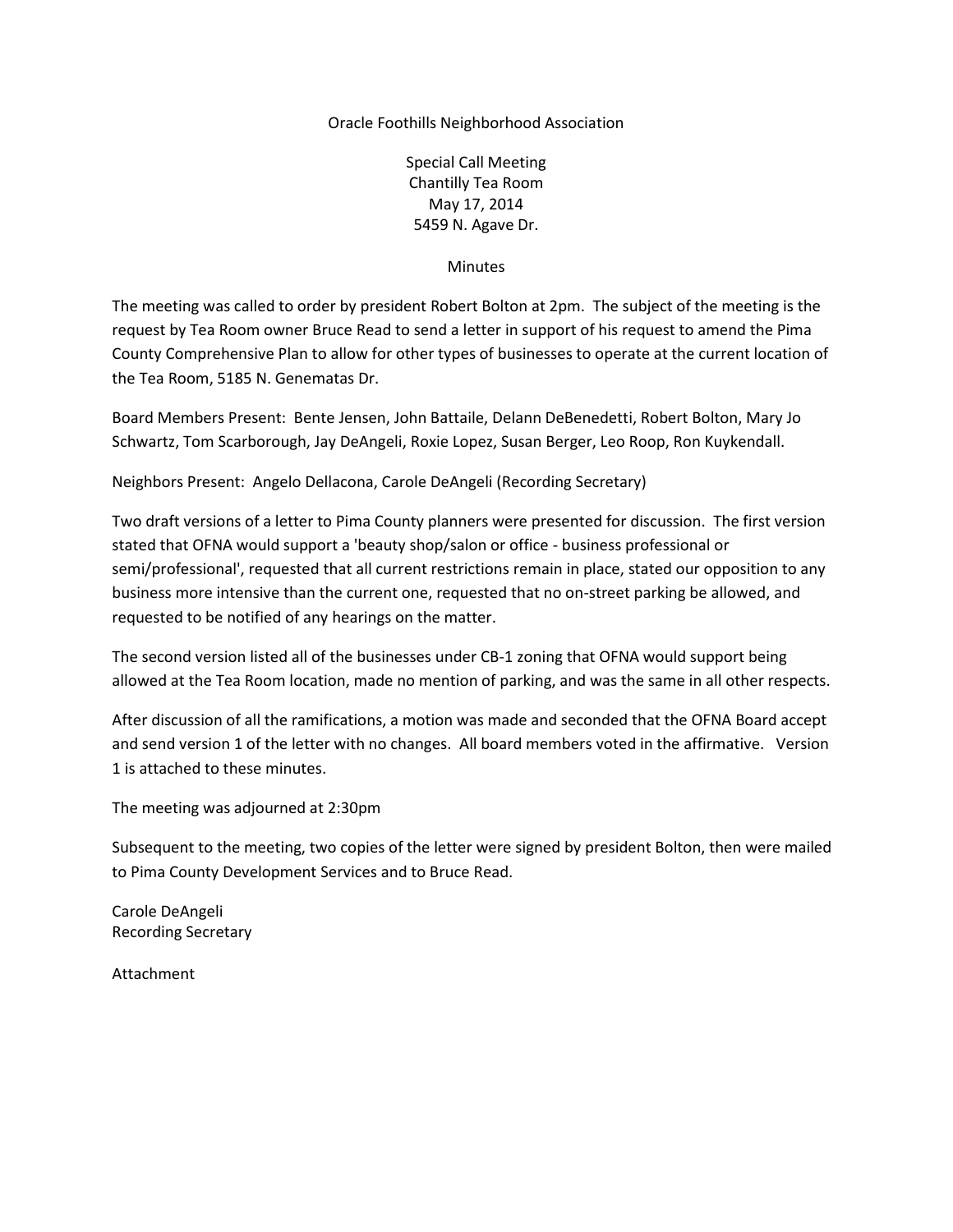

## **Oracle Foothills Neighborhood Association**

*P.O. Box 35783* • *Tucson, AZ 85740*

**od** 

May 17, 2014

Chris Poirier Assistant Planning Director Pima County Development Services 201 N. Stone Ave. Tucson, AZ 85701

Re: Chantilly Tea Room

Chris,

The OFNA Board has been in contact with Bruce Read, owner of the Chantilly Tea Room at Oracle and Genematas, directly adjoining our neighborhood. The Board would like to offer our support for Mr. Read's request to amend the Pima County Comprehensive Plan to change the use of the current business, as follows:

- We would support language allowing the use to change to 'beauty shop/salon' or 'office - business professional/semi-professional'.
- We would not support any change in use that would be more intensive than what is presently in place.
- We request that the conditions currently restricting the Tea Room remain in place for any future business/use, i.e., $<sup>1</sup>$ </sup>
	- D. No regular late night (after 10:00 p.m.) or early morning (midnight to 6:00 a.m.) hours of operation. This does not include use of the site when the business is closed or an occasional special event.
	- E. No liquor license.
	- F. No amplifiers or public address system will be allowed; no excessive noise or sound beyond the site.
	- G. Lighting shall not be directed toward the residential lots.
	- H. Dumpsters will be fully screened and located in the parking area.
	- 1. Pima County Comprehensive Plan, Rezoning and Special Area Plan Policies, page 6.